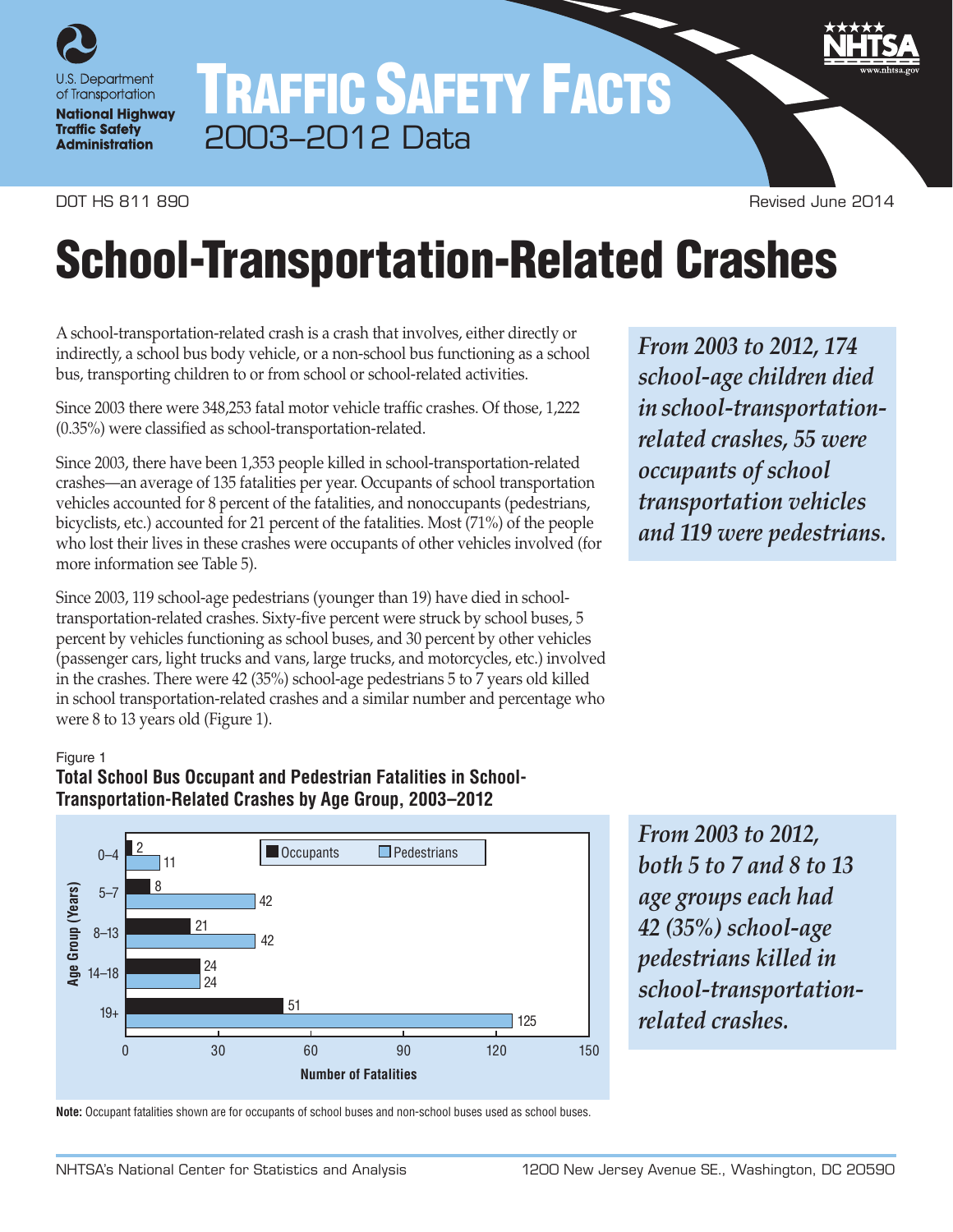On average, 8 school-age pedestrians are killed by school transportation vehicles (school buses and non-school-bus vehicles used as school buses) each year, and 4 are killed by other vehicles involved in school-bus-related crashes.

More school-age pedestrians have been killed from 7 a.m. to 8 a.m. and from 3 p.m. to 4 p.m. than any other times of day (Table 1).

#### Table 1 **School-Age (Age<19) Fatalities in School-Transportation-Related Crashes by Time of Day, 2003–2012**

| <b>Time of Day</b> | <b>Occupants of School</b><br><b>Transportation Vehicles</b> | <b>Occupants of</b><br><b>Other Vehicles</b> | <b>Pedestrians</b> | <b>Pedalcyclists</b> | Other*<br><b>Nonoccupants</b> | <b>Total</b> |
|--------------------|--------------------------------------------------------------|----------------------------------------------|--------------------|----------------------|-------------------------------|--------------|
| Midnight-6:59 a.m. |                                                              |                                              | 18                 |                      |                               | 31           |
| $7 - 7:59$ a.m.    |                                                              | 41                                           | 28                 |                      |                               | 77           |
| $8 - 8:59$ a.m.    | 5                                                            | 15                                           | 10                 |                      |                               | 30           |
| $9 - 9:59$ a.m.    |                                                              |                                              |                    |                      |                               | 5            |
| 10-10:59 a.m.      |                                                              | n                                            |                    |                      |                               | 6            |
| $11 - 11:59$ a.m.  |                                                              |                                              |                    |                      | <sup>0</sup>                  |              |
| Noon-12:59 p.m.    |                                                              |                                              |                    |                      |                               | 5            |
| $1 - 1:59$ p.m.    | C                                                            |                                              | 5                  |                      |                               | 8            |
| $2 - 2:59$ p.m.    | 6                                                            | 14                                           | 12                 | 3                    |                               | 35           |
| $3 - 3:59$ p.m.    | 16                                                           | 45                                           | 29                 |                      |                               | 91           |
| $4 - 4:59$ p.m.    | 8                                                            | 14                                           | 8                  |                      |                               | 30           |
| 5-11:59 p.m.       |                                                              | 13                                           | 6                  | ŋ                    |                               | 25           |
| <b>Total</b>       | 55                                                           | 161                                          | 119                | 8                    |                               | 344          |

\*Includes persons on personal conveyances such as skateboards, scooters, wheelchairs, etc.

Between 2003 and 2012, there were 89 crashes in which at least one occupant of a school transportation vehicle died. More than half of those crashes (58%) involved at least one other vehicle. Impacts to the front of the school transportation vehicle occurred in 49 percent and impacts to the right side of the school transportation vehicle occurred in 15 percent of fatal school-transportation-related crashes (Table 2). In the 37 single-vehicle crashes, 39 occupants—19 drivers and 20 passengers—were killed. In the 52 multiple-vehicle crashes, 27 drivers and 40 passengers died (Table 3). In the 37 single-vehicle crashes, the first harmful events were as follows: striking a fixed object (22 crashes), the vehicle overturning (8 crashes), a person falling from the vehicle (5 crashes), and collision with a nonfixed object (1 crash) (i.e., pedestrian, pedalcyclist, railway vehicle, live animal, and ridden animal or animal-drawn conveyance).

#### Table 2

**Total School Bus Occupant Fatalities (All Ages) in School-Transportation-Related Crashes by Initial Impact Point on School Transportation Vehicle, 2003–2012**

*Impacts to the front of school transportation vehicles occurred in 49 percent of fatal schooltransportation-related crashes.*

| <b>Initial Impact</b>                           |                | <b>Type of Crash</b>  |                |                         |                |                   |  |
|-------------------------------------------------|----------------|-----------------------|----------------|-------------------------|----------------|-------------------|--|
| <b>Point on School</b><br><b>Transportation</b> |                | <b>Single-Vehicle</b> |                | <b>Multiple-Vehicle</b> | <b>Total</b>   |                   |  |
| <b>Vehicle</b>                                  | <b>Crashes</b> | <b>Fatalities</b>     | <b>Crashes</b> | <b>Fatalities</b>       | <b>Crashes</b> | <b>Fatalities</b> |  |
| Front                                           | 16             | 17                    | 28             | 35                      | 44             | 52                |  |
| <b>Right Side</b>                               |                |                       | 6              | 9                       | 13             | 16                |  |
| Left Side                                       | O              |                       | 8              | 11                      | 8              | 11                |  |
| Rear                                            |                |                       | 7              | 8                       | 8              | 9                 |  |
| Top                                             | N              | O                     | O              | U                       | N              | 0                 |  |
| Undercarriage                                   |                |                       |                |                         | 2              | $\mathcal{P}$     |  |
| Non-Collision                                   | 11             | 12                    | $\Omega$       |                         | 11             | 12                |  |
| Other/Unknown                                   |                |                       | $\mathcal{P}$  | 3                       | 3              | 4                 |  |
| <b>Total</b>                                    | 37             | 39                    | 52             | 67                      | 89             | 106               |  |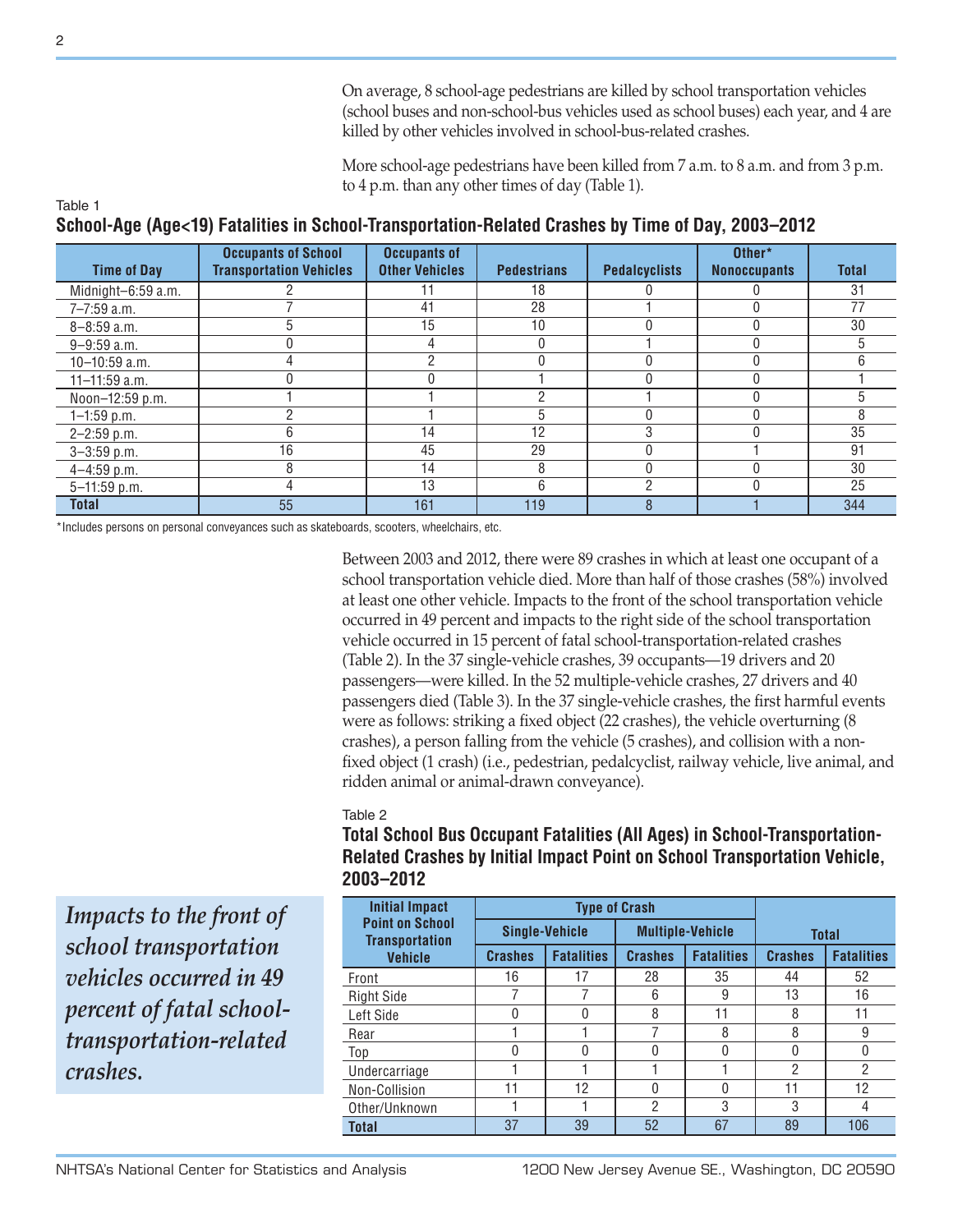## Table 3 **School Transportation-Related Crashes Involving Occupant Fatalities (All Ages), 2003–2012**

|                | <b>School Bus Body Type</b> |                       |                |                         | <b>Vehicle Used as School Bus</b> |                   |                         |                   | <b>Total</b>          |                   |                         |                   |
|----------------|-----------------------------|-----------------------|----------------|-------------------------|-----------------------------------|-------------------|-------------------------|-------------------|-----------------------|-------------------|-------------------------|-------------------|
|                |                             | <b>Single-Vehicle</b> |                | <b>Multiple-Vehicle</b> | <b>Single-Vehicle</b>             |                   | <b>Multiple-Vehicle</b> |                   | <b>Single-Vehicle</b> |                   | <b>Multiple-Vehicle</b> |                   |
| Year           | <b>Crashes</b>              | <b>Fatalities</b>     | <b>Crashes</b> | <b>Fatalities</b>       | <b>Crashes</b>                    | <b>Fatalities</b> | <b>Crashes</b>          | <b>Fatalities</b> | <b>Crashes</b>        | <b>Fatalities</b> | <b>Crashes</b>          | <b>Fatalities</b> |
| 2003           | 5                           | 5                     | 2              | $\overline{2}$          | 3                                 | 3                 |                         |                   | 8                     | 8                 | 3                       | 3                 |
| 2004           | $\overline{2}$              | 2                     | 5              | 5                       | 0                                 | $\mathbf{0}$      | 0                       | 0                 | 2                     | $\overline{2}$    | 5                       | 5                 |
| 2005           | 3                           | 3                     | 4              | 5                       | 0                                 | $\mathbf{0}$      | $\overline{2}$          | $\overline{2}$    | 3                     | 3                 | 6                       | 7                 |
| 2006           | 0                           | 0                     | 3              | 6                       | 0                                 | 0                 | 2                       | $\overline{2}$    | $\mathbf{0}$          | 0                 | 5                       | 8                 |
| 2007           | 2                           | 2                     |                |                         | $\mathbf{0}$                      | $\mathbf{0}$      |                         | $\overline{2}$    | $\overline{2}$        | 2                 | $\overline{2}$          | 3                 |
| 2008           | 3                           | 3                     | 6              | 9                       | 1                                 |                   | 3                       | 6                 | 4                     | 4                 | 9                       | 15                |
| 2009           |                             |                       | 2              | $\overline{c}$          | 0                                 | $\mathbf 0$       |                         | 2                 |                       |                   | 3                       | 4                 |
| 2010           | 8                           | 8                     | 6              | 6                       | 1                                 |                   |                         | ٠                 | 9                     | 9                 | $\overline{7}$          | 7                 |
| 2011           | 3                           | 3                     | 5              | 6                       | 1                                 |                   |                         |                   | 4                     | 4                 | 6                       | 7                 |
| 2012           | 3                           | 5                     | 5              | $\overline{7}$          |                                   |                   |                         |                   | 4                     | 6                 | 6                       | 8                 |
| <b>Total</b>   | 30                          | 32                    | 39             | 49                      | $\overline{7}$                    | 7                 | 13                      | 18                | 37                    | 39                | 52                      | 67                |
| <b>Average</b> | 3                           | 3                     | 4              | 5                       | 1                                 |                   |                         | $\overline{2}$    | 4                     | 4                 | 5                       | 7                 |

**Note:** Does not include occupants of other vehicles in school-transportation-related crashes

From 2003 to 2012, seventy percent of the school-age pedestrians fatally injured in crashes were struck by school buses or vehicles functioning as school buses, while 30 percent were struck by vehicles of other body types. Of school-age pedestrians fatally injured in school-transportation-related crashes, one-third (33%) were struck by school buses or vehicles functioning as school buses that were going straight (Table 4).

#### Table 4

# **School-Age (Age <19) Pedestrians Killed in School Transportation-Related Crashes by Vehicle Maneuver, 2003–2012**

| <b>Vehicle Maneuver</b>                  | <b>School Bus</b><br><b>Body Type</b> | <b>Vehicle</b><br>Used as<br><b>School Bus</b> | <b>Other Body</b><br><b>Type</b> | <b>Total</b> |
|------------------------------------------|---------------------------------------|------------------------------------------------|----------------------------------|--------------|
| Going Straight                           | 36                                    | 3                                              | 24                               | 63           |
| Slowing to Traffic Lane                  |                                       | 0                                              | $\Omega$                         |              |
| Accelerating in Traffic Lane             | 2                                     | U                                              | <sup>0</sup>                     | 2            |
| Starting in Traffic Lane                 | 16                                    |                                                | 0                                | 17           |
| Stopped in Road                          |                                       | 0                                              | $\Omega$                         |              |
| Passing or Overtaking Another<br>Vehicle | U                                     | 0                                              | 6                                | 6            |
| Leaving/Entering a Parked<br>Position    | 5                                     | 0                                              | $\Omega$                         | 5            |
| Maneuvering to Avoid                     | U                                     | U                                              |                                  |              |
| <b>Turning Right</b>                     | 6                                     | 0                                              |                                  | 7            |
| <b>Turning Left</b>                      | 9                                     |                                                | $\Omega$                         | 10           |
| Negotiating a Curve                      |                                       |                                                | 4                                | 6            |
| <b>Total</b>                             | 77                                    | 6                                              | 36                               | 119          |